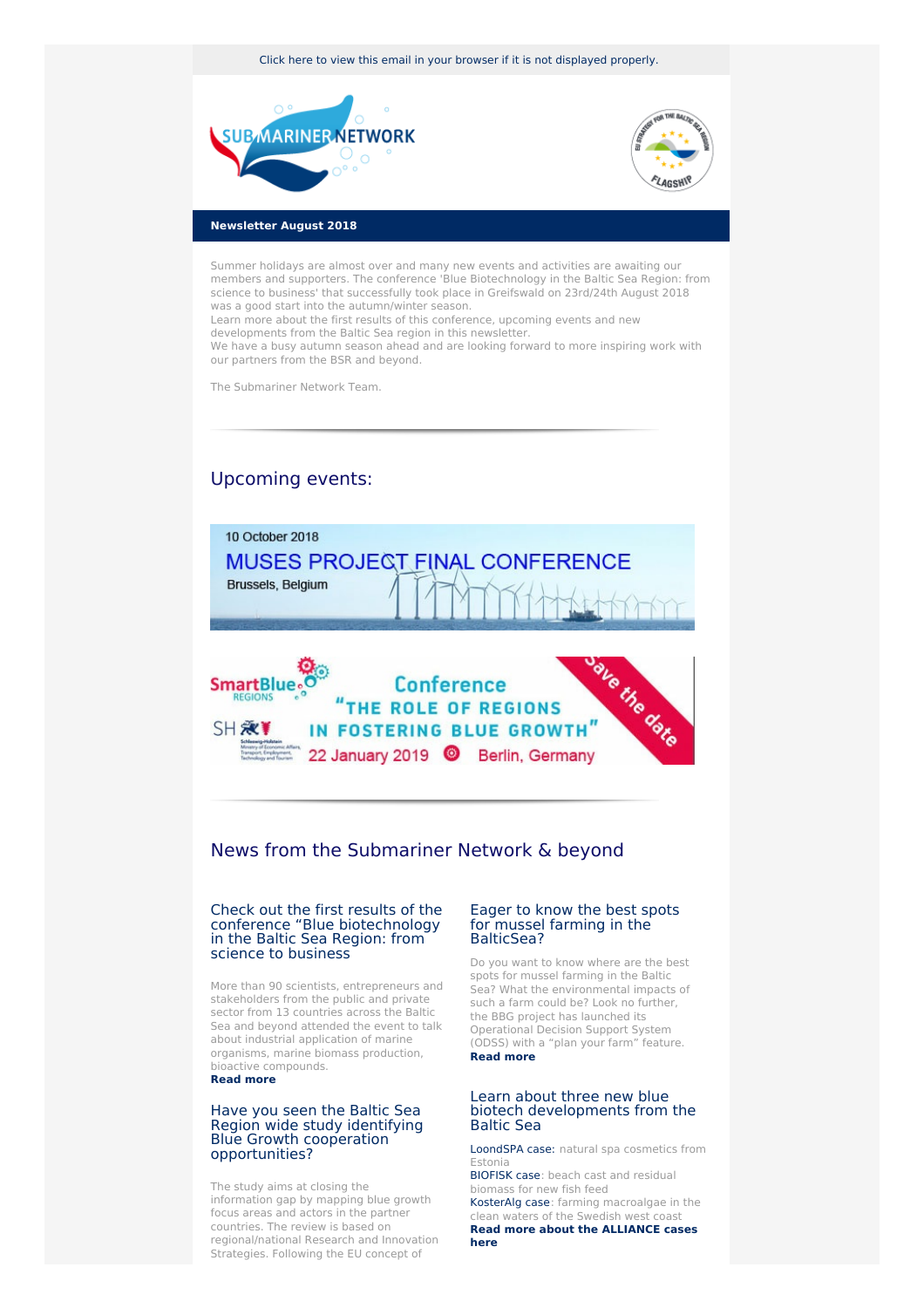smart specialization, the study focuses on supporting innovation in selected fields of specialization only. **[Read](https://www.submariner-network.eu/projects/smartblueregions/smart-blue-regions-news/349-the-baltic-sea-region-wide-study-identifying-blue-growth-cooperation-opportunities-is-now-available) more**

#### [Survey:](https://www.submariner-network.eu/news/general-news/368-survey-can-better-design-reduce-marine-litter) share your ideas on how better design can reduce marine litter

Globally 4.7 million to 12.7 million tons of plastic waste enter the ocean annually. Marine litter significantly impacts the marine environment, its organisms as well as human beings. Which role can ecodesign play to reduce and prevent marine litter? **[Read](https://www.submariner-network.eu/news/general-news/368-survey-can-better-design-reduce-marine-litter) more**

#### Have you heard of a facility [expected](https://www.submariner-network.eu/projects/innoaquatech/innoaquatech-news/361-experimental-shrimp-cultivation-established-in-klaipeda) to produce 400 kg of whiteleg shrimp in 4 months?

Lithuanians are seeking to acquire the knowledge and technologies that will offer them greater competitiveness in the aquaculture industry and that will effectively employ the country's existing geothermal resources. This facility was designed by German

specialists, produced in Poland and installed in Klaipėda. **[Read](https://www.submariner-network.eu/projects/innoaquatech/innoaquatech-news/361-experimental-shrimp-cultivation-established-in-klaipeda) more**

#### The stern assembly and the wreck of a wooden vessel from Krynica [Morska/Piaski](https://www.submariner-network.eu/projects/balticrim/balticrim-news-2/364-the-stern-assembly-and-the-wreck-of-a-wooden-vessel-from-krynica-morska-piaski)

The National Maritime Museum in Gdańsk made an archeological inspection in the region of Krynica Morska (Poland). The inspected objects were a fragment of a wooden vessel stern assembly and a wreck. **[Read](https://www.submariner-network.eu/projects/balticrim/balticrim-news-2/364-the-stern-assembly-and-the-wreck-of-a-wooden-vessel-from-krynica-morska-piaski) more**

# Meet "Coralaxy" - [sustainable](https://www.coralaxy.de/about-us/) coral production for aquariums

The "Coralaxy" founders, Diane and Johannes, have just started up a business close to Rostock producing sustainable corals for aquariums. Their aim is to replace wild coral imports and so reduce the negative human impact on vulnerable reefs. For more information in German, have a look at this [article](http://www.ostsee-zeitung.de/Mecklenburg/Rostock/Gefragt-Korallen-von-der-Kueste) or the company's [preliminary](https://www.coralaxy.de/about-us/) webpage. The final "shop"- webpage is under construction and will be launched in the end of this year.

#### Register for the [conference](https://www.submariner-network.eu/events/142-revolution-in-food-and-biomass-production-refab ) 'Revolution in Food and Biomass Production', Cologne, 1-2 Oct. '18

The event will show recent innovation concepts and technology developments towards the longevity and sustainability of the food and biomass industry. **[Read](https://www.submariner-network.eu/events/142-revolution-in-food-and-biomass-production-refab ) more**

## Join the InnoAquaTech study visit to Brussels, 27-29 Nov. '18

Join us on a study trip to Brussels to find out more about innovative aquaculture and aquaponics. We'll visit Europe's largest urban rooftop aquaponics farm in the centre of Brussels and the companies Crevtec and Aqua4C, both forerunners in recirculating aquaculture systems. Places are limited, so if you are an SME from the South Baltic Region (see map [here](https://southbaltic.eu/eligible-area)), and would like to participate, don't hesitate to contact the project manager Valentin Eckart at BioCon Valley (ve@bcv.org). An agenda and more information will soon follow.

#### [Recirculating](https://www.submariner-network.eu/projects/innoaquatech/innoaquatech-news/362-recirculating-nutrients-in-aquaponics-worm-filtration-for-treating-sludge) nutrients in aquaponics – worm filtration for treating sludge

As production of farmed animals continues to grow, treating their effluents correctly becomes increasingly important. In many countries the nitrate load of soil and groundwater is already at a critical level or exceeds the official guideline values. The random distribution of manure as fertilizer accounts for large parts of this load. **Read [more](https://www.submariner-network.eu/projects/innoaquatech/innoaquatech-news/362-recirculating-nutrients-in-aquaponics-worm-filtration-for-treating-sludge)**

# Turning surplus [mussels](http://www.food.dtu.dk/english/news/nyhed?id=CCCF2E94-F359-4A8B-BEFA-EE132C85B593) into organic feed

Mussles that are too small to sell as food for humans are turned into sustainable, organic animal feed in a project at the National Food Institute, Technical University of Denmark. **Read [more](http://www.food.dtu.dk/english/news/nyhed?id=CCCF2E94-F359-4A8B-BEFA-EE132C85B593)**

# First trial with the RAS 500 system [completed](https://www.submariner-network.eu/projects/innoaquatech/innoaquatech-news/365-first-trial-with-ras-500-system-completed) in Poland

In summer 2017, a small-scale RAS laboratory system, specifically designed for cultivation of whiteleg shrimps (Litopenaeus vannamei), was installed at the laboratory in the Institute of Oceanography, University of Gdansk. The trial looked at two versions of the RAS system: one equipped with a trickling filter and one with a moving bed filter. **Read [more](https://www.submariner-network.eu/projects/innoaquatech/innoaquatech-news/365-first-trial-with-ras-500-system-completed)**

### Baltic Blue [Biotechnology](https://www.submariner-network.eu/news/general-news/372-save-the-date-baltic-blue-biotechnology-roadshow-on-2-4-october-18-in-cascais-portugal) roadshow on 2-4 Oct. '18 in Cascais, Portugal

Join the event and help to promote blue bio actors and initiatives from the Baltic Sea Region to the global Biomarine business community.

**Read [more](https://www.submariner-network.eu/news/general-news/372-save-the-date-baltic-blue-biotechnology-roadshow-on-2-4-october-18-in-cascais-portugal)**

# [Upcoming](https://www.submariner-network.eu/events) events

5 [September](https://cpmr-baltic.org/maritime/save-the-baltic-sea-for-real-event-at-the-european-parliament/2531/) 2018 **Save the Baltic Sea for real,** European [Parliament,](https://cpmr-baltic.org/maritime/save-the-baltic-sea-for-real-event-at-the-european-parliament/2531/) Brussels, Belgium.

11-12 [September](https://www.submariner-network.eu/events/139-smart-blue-regions-project-workshop-at-the-26th-bsssc-annual-conference) 2018 **Smart Blue Regions project workshop at the 26th BSSSC Annual [Conference,](https://www.submariner-network.eu/events/139-smart-blue-regions-project-workshop-at-the-26th-bsssc-annual-conference)** Gdansk, Poland